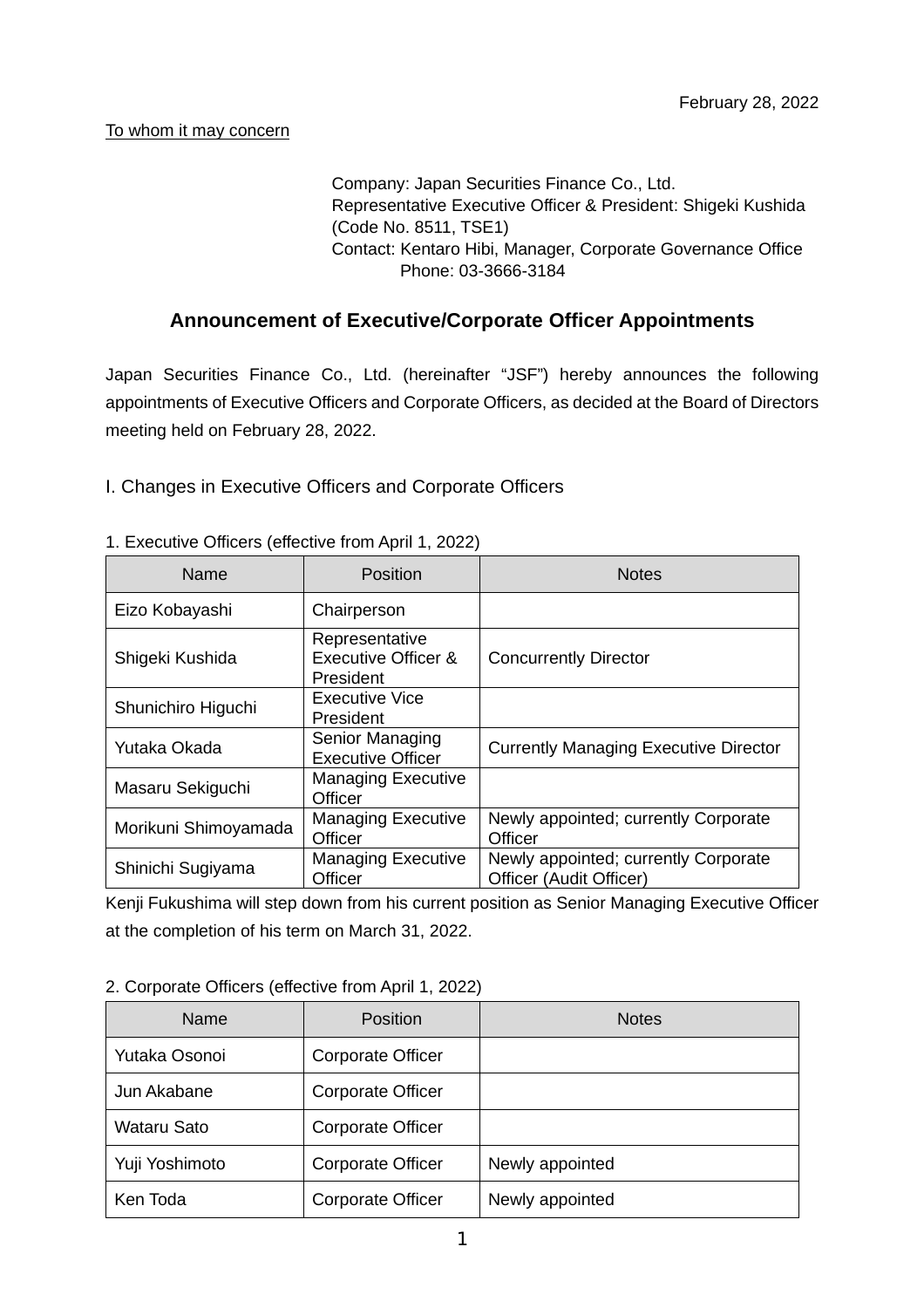### II. Policy for Executive Officer Appointments

#### 1. Background

JSF, as a company with a nominating committee, etc. separates oversight and executive functions. As part of the Board of Directors' execution of its oversight function, the Nomination Committee deliberates and decides on policies regarding appointments to senior management positions. Over the years, our appointment of executive officers has been guided by the following definitions of the skills required of those officers. This is to ensure that the purpose of each appointment is aligned with the formation of the executive team needed to implement the Medium-term Management Plan.

#### Skills required of executive officers

Given the public role of the securities finance business in providing margin loans and other services, as well as the unique characteristics of that role, an executive officer must possess not only the generally expected skills of knowledge and leadership in corporate governance, law, finance, and other such domains, but also the following special skills.

- Ability to discharge executive duties in a manner fully mindful of the public role of this business
- Possession of broad insights on the finance and securities markets as a whole
- In-depth understanding of the various relevant laws, including the Financial Instruments and Exchange Act
- Knowledge and experience in the highly professional businesses operated by the company
- Ability to agilely respond to diverse changes in the finance and securities environment surrounding the company

### 2. Policy review aligned with environmental changes

JSF's environment has been evolving in recent years as a result of trends such as internationalization, digitalization, revision of the Corporate Governance Code, and the Tokyo Stock Exchange's transition to new market segments. Such changes have necessitated the development of an even more sophisticated system of corporate governance.

Accordingly, the Nomination Committee has comprehensively studied and discussed its policy on executive officer appointments in the light of the recent environmental changes. The committee reached the conclusion that while no fundamental changes need to be made to the current policy, the following traits should be clearly delineated as qualities required of executive officers.

- Possession of the international-mindedness needed to carry out the company's business
- High-level knowledge and experience in business management and risk management
- High-level knowledge and experience in financial affairs and accounting